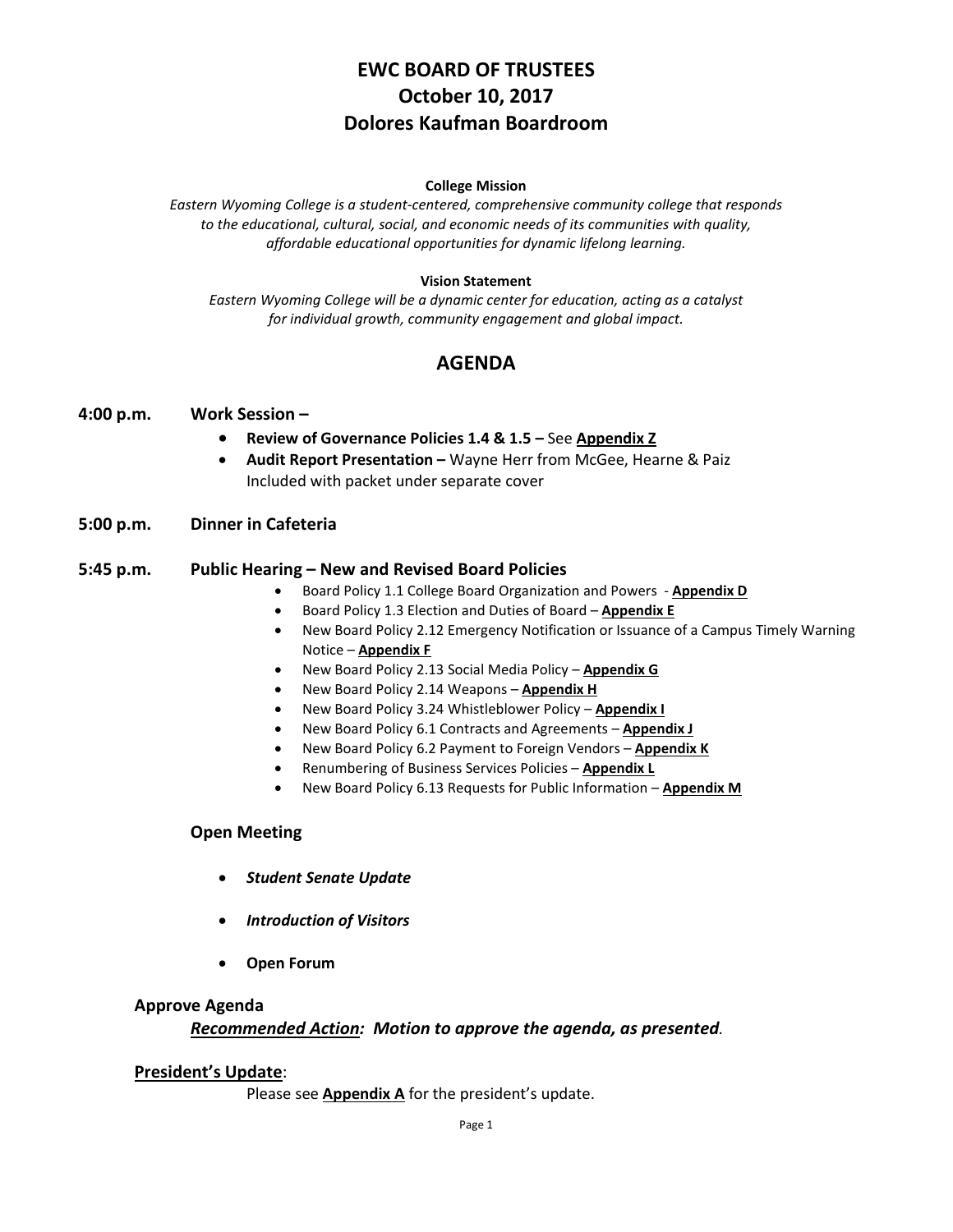### **Approve Consent Agenda** – **Appendix B**

• **Approve Minutes**: *Please see Appendix B1 for the minutes from the September 12, 2017 meeting and executive session.*

*Prepared by Holly Branham, Executive Assistant to the President/Board of Trustees*

- **Approve Ideal Linen Rental Agreement**: *Please see Appendix B5 for details of the agreement. Prepared by Mr. Ron Laher, Vice President for Administrative Services*
- **Authorize EWC to Seek Tax-Exempt General Obligations Financing Proposals**: *EWC would like to issue a general obligations bond in the amount of \$3,271,729 to finance a portion of the total estimated costs to construct the proposed \$7.9 million ATEC (see Appendix B12 for the proposed repayment schedule). The rest of the project will be financed with a federal EDA grant and private fundraising. Full financing must be in place prior to committing to a general contractor. A prerequisite to the bond sale is to identify the terms that local lenders are willing to offer based on current market conditions and EWC will use an open RFP process to determine the best terms available. The desired repayment period for the financing is 15 years. The target interest rate is 4.5% or less. This general obligations bond issue was approved by voters during the 2014 general election. Barbara Bonds will provide the associated legal services to certify the qualified tax-exempt status of this private-placement bond issue. Valid bank proposal offers will be summarized for further Board action at an appropriate regular meeting in the future. An authorizing resolution will be hand-carried to the meeting. The proposed bidding and construction schedule is shown below:*

| Milestone                          | <b>Completion Date</b> |
|------------------------------------|------------------------|
| Design Completion                  | 10/15/2017             |
| First Advertisement for Bids       | 12/15/2017             |
| <b>Bid Opening</b>                 | 01/15/2018             |
| <b>Contract Award</b>              | 02/01/2018             |
| Notice to Proceed Issued           | 03/01/2018             |
| <b>Preconstruction Conference</b>  | 03/01/2018             |
| <b>Expected Construction Start</b> | 03/01/2018             |
| <b>Expected Completion</b>         | 06/18/2019             |
|                                    |                        |

*Prepared by Ron Laher, Vice President for Administrative Services*

• **Authorization to Open Bank Accounts:** *Related to the authorization above, two separate public-funds interest bearing banks accounts will be needed in the future to manage the ATEC general obligations bond proceeds—a construction account (to receive bond proceeds of \$3,042,708 minus legal issuance fees) and a maintenance & repairs reserve account (to receive bond proceeds of \$229,021). EWC intends to use public bidding procedures to select a local bank offering the best account terms. These procedures will be coordinated by the Business Office.*

*Prepared by Ron Laher, Vice President for Administrative Services*

• **Approve Resignation of Jeremy Christensen, Communications Instructor/Debate Coach**: *Mr. Christensen has submitted his resignation effective upon completion of his current contract.*

Mr. *Ed Meyer, Director of Human Resources*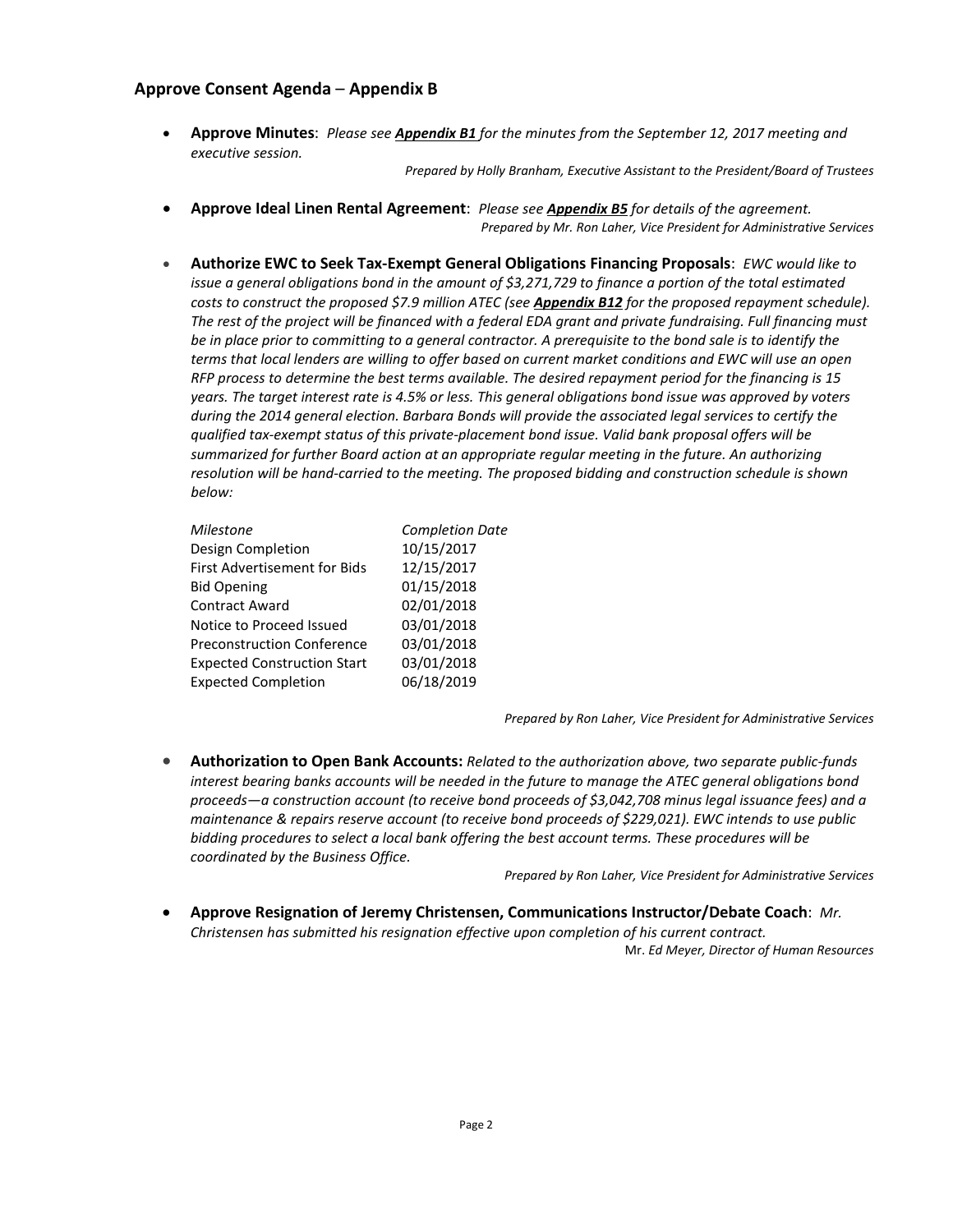• **Approve three-year agreement with ACT, Inc***: This agreement specifies pricing and terms for the EWC Center for Testing and Career Services to be able to access student WorkKeys assessment systems. It is shown in Appendix B13. The agreement may be terminated without cause and has been reviewed by EWC's legal team. Information on the program is shown on EWC's website as follows:*

## *WORKKEYS*

- *WorkKeys measures skills that employers rate as critical to successful employee performance.*
- *Includes tests in three areas – Applied Mathematics, Reading for Information, and Locating Information.*
- *Testers are allowed 54 minutes to complete each of the three tests.*
- *May be used to qualify for the Hathaway Scholarship. Contact the Financial Aid department for details.*
- *Practice tests are available at [WorkKeys,](http://www.act.org/workkeys/practice/index.html) ACT for a cost of \$5 each.*
- *Cost of the WorkKeys assessment is \$45.00*
- *WorkKeys exams are administered by appointment only. Call 532-8288 to schedule an appointment.*

*Prepared by Ron Laher, Vice President for Administrative Services*

• **Approve MOU with Wyoming Department of Education:** *This memorandum of understanding shown in Appendix B26 will give the EWC GEAR UP Program electronic access to the FAFSA Filing Status Portal to identify students in order to promote college access and future student success. The MOU has been approved by the State of Wyoming Attorney General's Office and is currently being reviewed by EWC's legal team. If they identify changes needed to the MOU, we will incorporate the same into the final agreement before execution. If approved, the MOU will remain in effect until August 31, 2021.*

*Prepared by Ron Laher, Vice President for Administrative Services*

• **Ratify Granting Emeritus Status to Dr. Richard Patterson**: *The Board was polled on September 14, 2017 and approved granting Dr. Patterson Emeritus Status.*

*Prepared by Holly Branham, Executive Assistant to the President/Board of Trustees*

*Trustees, please contact Dr. Travers concerning any questions prior to the board meeting.*

*Recommended Action: Motion to approve the consent agenda, as presented.*

## **Action Items**

### **Approve Financial Report**

Please see **Appendix C** for the written financial report. *Prepared by Mr. Ron Laher, Vice President for Administrative Services*

## *Recommended Action: Motion to approve the financial report, as presented.*

### **Approve Fiscal Year 2017 Audit Report**

The audit report has been included with your packet under separate cover.

## *Recommended Action: Motion to accept the fiscal year 2017 audit report, as presented.*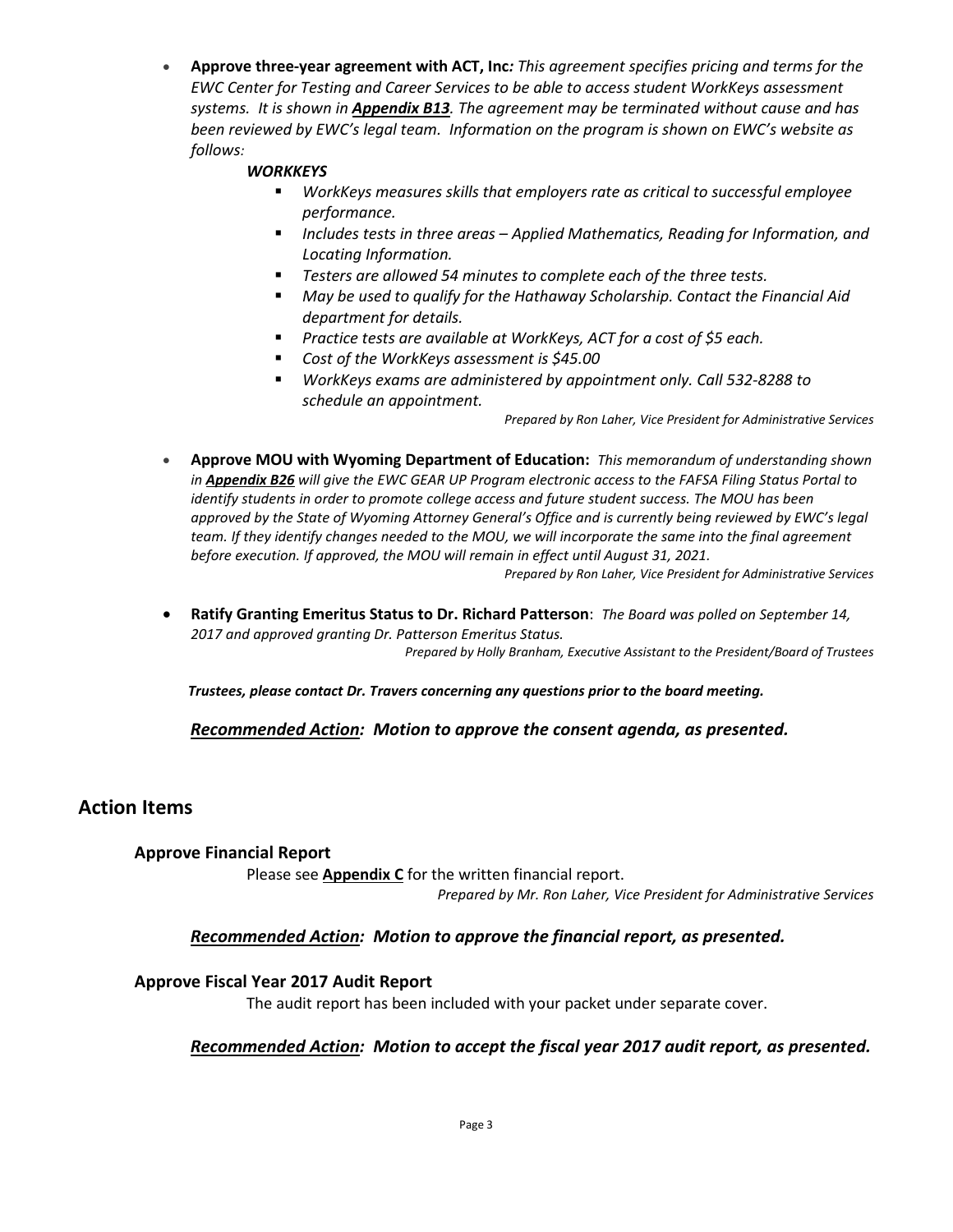## **Approve Reclassification of Position #698 (Douglas Maintenance Supervisor) from B22 to B31 with an effective date of November 1, 2017**

After completion of a new Position Description Questionnaire, an analysis of those results, the creation of a new Job Description, and the application and analysis of the Fox-Lawson decision band method, HR concurs with the supervisor's recommendation, the Vice President's endorsement, and the President's agreement to reclassify the position.

*Prepared by Mr. Ed Meyer, Director of Human Resources*

## *Recommended Action: Motion to reclassify Position #698 from B22 to B31 with an effective date of November 1, 2017, as presented.*

**Approve Final Reading of Board Policy 1.1 College Board Organization and Powers and Associated Administrative Rule 1.1.1 Governance Philosophy** 

Please see **Appendix D** for details.

*Prepared by Dr. Lesley Travers, College President* 

*Recommended Action: Motion to approve on final reading the revisions to Board Policy 1.1 College Board Organization and Powers, and associated Administrative Rule 1.1.1 Governance Philosophy, as presented*.

**Approve Final Reading of Board Policy 1.3 Election and Duties of Board**  Please see **Appendix E** for details.

*Prepared by Dr. Lesley Travers, College President* 

*Recommended Action: Motion to approve on final reading the revision to Board Policy 1.3 Election and Duties of Board, as presented.* 

**Approve Final Reading of New Board Policy 2.12 Emergency Notification or Issuance of a Campus Timely Warning Notice**

Please see **Appendix F** for details.

*Prepared by Dr. Lesley Travers, College President* 

*Recommended Action: Motion to approve on final reading new Board Policy 2.12 Emergency Notification or Issuance of a Campus Timely Warning Notice, as presented.* 

**Approve Final Reading of New Board Policy 2.13 Social Media Policy**  Please see **Appendix G** for details.

*Prepared by Dr. Lesley Travers, College President* 

*Recommended Action: Motion to approve on final reading new Board Policy 2.13 Social Media Policy, as presented*.

**Approve Final Reading of New Board Policy 2.14 Weapons**  Please see **Appendix H**for details.

*Prepared by Dr. Lesley Travers, College President* 

*Recommended Action: Motion to approve on final reading new Board Policy 2.14 Weapons, as presented.*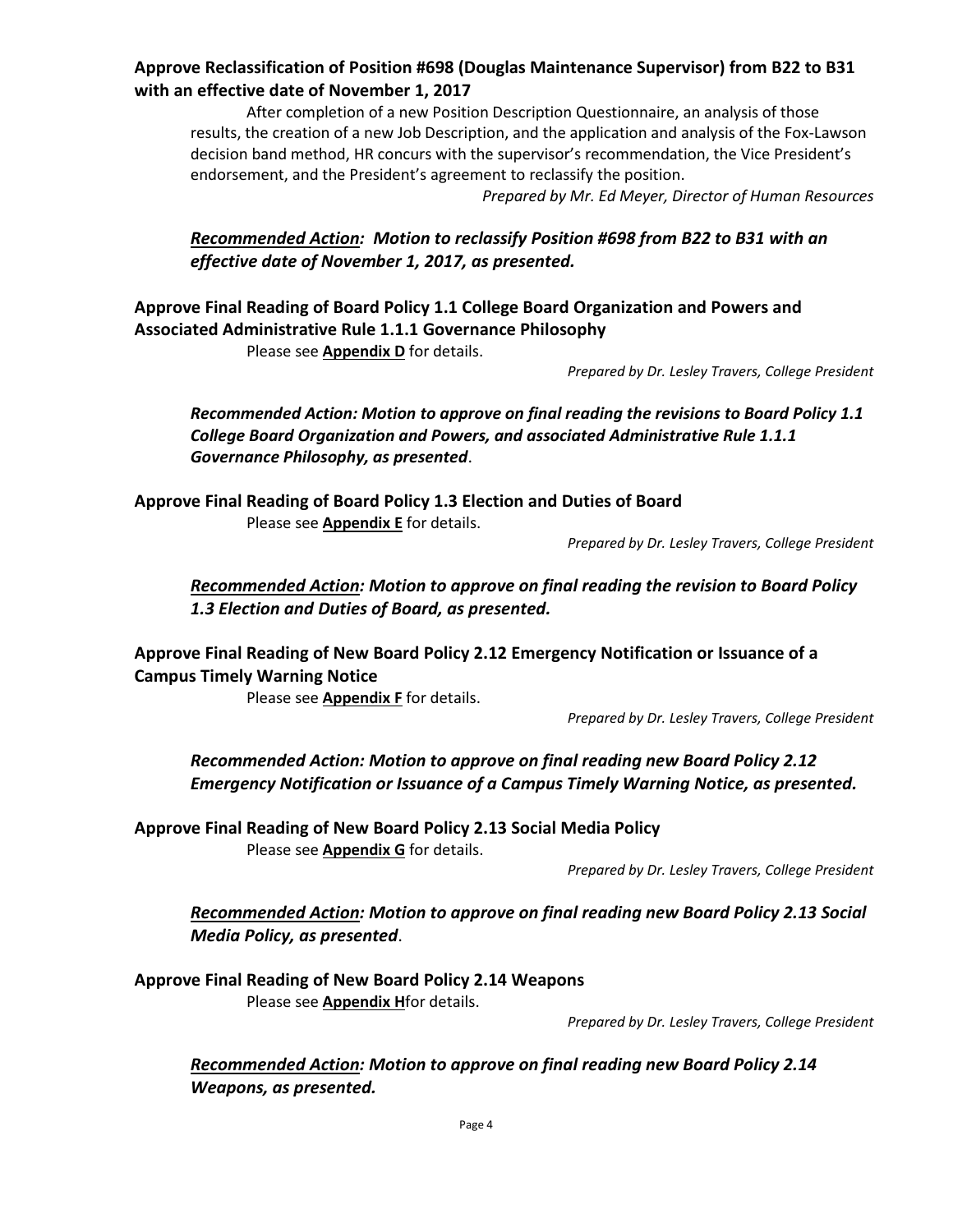## **Approve Final Reading of New Board Policy 3.24 Whistleblower Policy and Associated Administrative Rule 3.24.1 Implementation**

Please see **Appendix I** for details.

*Prepared by Mr. Ed Meyer, Director of Human Resources* 

*Recommended Action: Motion to approve on final reading new Board Policy 3.24 Whistleblower Policy and associated Administrative Rule 3.24.1 Implementation, as presented.* 

**Approve Final Reading of New Board Policy 6.1 Contracts and Agreements and Associated Administrative Rule 6.1.1 Contracts and Agreements Procedures** 

Please see **Appendix J** for details.

*Prepared by Dr. Lesley Travers, College President* 

*Recommended Action: Motion to approve on final reading new Board Policy 6.1 Contracts and Agreements, as presented.* 

**Approve Final Reading of New Board Policy 6.2 Payment to Foreign Vendors**  Please see **Appendix K** for details.

*Prepared by Dr. Lesley Travers, College President* 

*Recommended Action: Motion to approve on final reading new Board Policy 6.2 Payment to Foreign Vendors, as presented.* 

### **Approve Final Reading for Renumbering of Business Services Policies**

With the addition of the two new policies above, it is necessary to renumber the remaining policies in this section. **Appendix L** provides a list of the renumbered policies. *Prepared by Holly Branham, Executive Assistant to the President/Board of Trustees* 

## *Recommended Action: Motion to approve on final reading the renumbering of the Business Services Policies, as presented.*

**Approve Final Reading of New Board Policy 6.13 Requests for Public Information**  Please see **Appendix M** for details.

*Prepared by Dr. Lesley Travers, College President* 

*Recommended Action: Motion to approve on final reading new Board Policy 6.13 Requests for Public Information, as presented.*

**Approve First Reading of Revisions to Board Policy 1.6 Audit of College Funds** Please see **Appendix N** for details.

*Prepared by Mr. Ron Laher, Vice President for Administrative Services*

*Recommended Action: Motion to approve on first reading the revisions to Board Policy 1.6 Audit of College Funds, as presented.*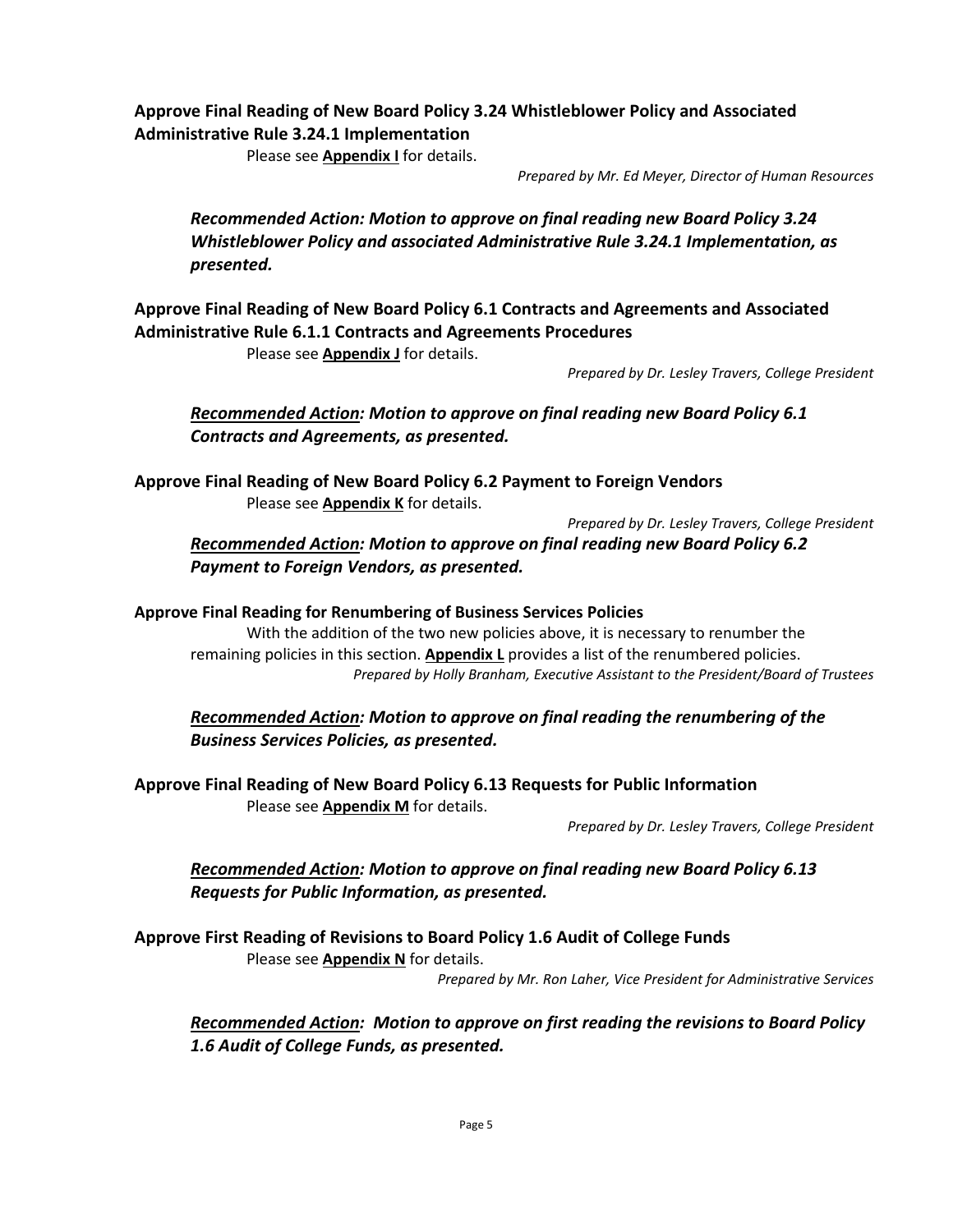Please see **Appendix O** for details.

*Prepared by Dr. Lesley Travers, College President* 

*Recommended Action: Motion to approve on first reading new Board Policy 2.16, as presented*.

## **INFORMATION ITEMS**

### **Academic Services Update:**

Please see **Appendix P** for the Academic Services update.

*Mr. Roger Humphrey, Acting Vice President for Academic Services*

- o **Day Ten Enrollment Comparison Summary**: The Fall 2017 headcount decreased by 50 students. Full-Time enrollment decreased by 17 students and Part-Time enrollment decreased by 33 students. The 10 Day headcount for Outreach decreased by 30 students, Douglas decreased by 22 students and Goshen County increased by 2 students. The 10 Day Full Time Equivalency (FTE) for Outreach decreased by 18.33 FTE, Douglas decreased by 22.5 FTE and Goshen County increased by 6.83 FTE. Please see **Appendix Q** for further details of the 10 Day enrollment summary.
- o **Wyoming Department of Education 679 Report – College Achievement for Prior Year Wyoming High School Graduate 2016-2017**: The Wyoming Department of Education Report #679 was completed and submitted July 21. 2017. The WDE 679 monitors the number of post Wyoming high school graduates enrolled in remedial Math and English classes the year after their graduation date.
	- $\checkmark$  One hundred and twelve (112) high school graduates enrolled at Eastern Wyoming College in 2016-2017. Twenty-seven (27) high schools were represented in the EWC WDE#679 report.
	- $\checkmark$  Eighty-one (81) or seventy-two percent (72%) enrolled in remedial Math classes in 2016-2017 at EWC.
	- $\checkmark$  Thirty-two (32) or twenty-eight percent (28%) enrolled in remedial English classes in 2016-2017 at EWC.
- o **2016-2017 University of Wyoming Transfer Student Report**: Please see **Appendix R** for details of the report.
- o **2017 Wyoming Community College Annual Partnership Report**: Details of the report can be found in **Appendix S**.
- o **2 + 2 UW Articulation Meeting Update**: **Appendix T** contains information related to the articulation meetings at the University of Wyoming.

### **Construction Projects Update**:

Please see **Appendix U** for a list of projects.

*Prepared by Mr. Ron Laher, Vice President for Administrative Services and Mr. Keith Jarvis, Director of Physical Plant*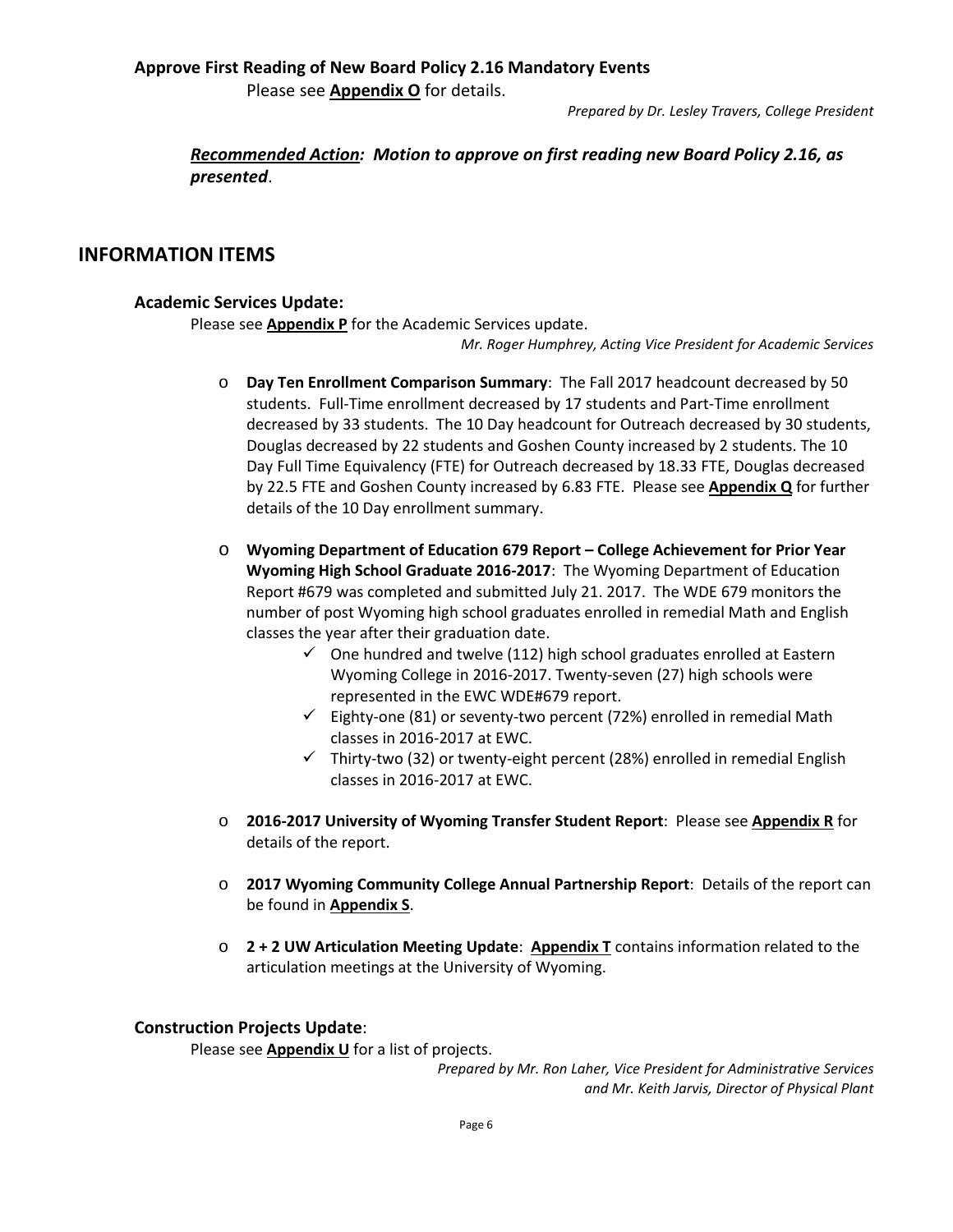## **Faculty Senate Update**:

An update will be provided at the meeting.

*Prepared by Ms. Kate Steinbock, Faculty Senate President*

### **Human Resources Update**:

Please see **Appendix V** for the August update.

*Prepared by Mr. Edward Meyer, Director of Human Resources*

### **Institutional Development Update**:

An update will be provided at the meeting.

*Prepared by Mr. John Hansen, Director of Institutional Development*

### **Staff Alliance Update**:

Hooping for Health will be the Fall Fitness Challenge starting in mid-October and continuing till mid-November. There will be a Halloween costume contest with group and individual categories. Ballot boxes will be placed around the college for all to vote. We are considering doing the Holiday Social from 11 AM to 1 PM on December 18<sup>th</sup> with a carry-in dinner, door prizes, and a white elephant exchange. This would take the place of our traditional Goodie Day and the Holiday Social we have done the last two years. Please see **Appendix W** for the Staff Alliance Spotlight.

*Prepared by Ms. Kimberly Russell, Staff Alliance President*

### **Student Services Update**:

Please see **Appendix X** for the Student Services update.

*Prepared by Dr. Rex Cogdill, Vice President for Student Services*

#### **Trustee Topics**

- **Report on ACCT Congress** -- Trustees Fisher and Hovis, and President Travers
- **Trustee Nominee for WACCT Leadership Award** Please see **Appendix Y**.

**Executive Session – Personnel**

*Recommended Action: Motion to approve adjourning to executive session to discuss personnel.*

**Adjournment**